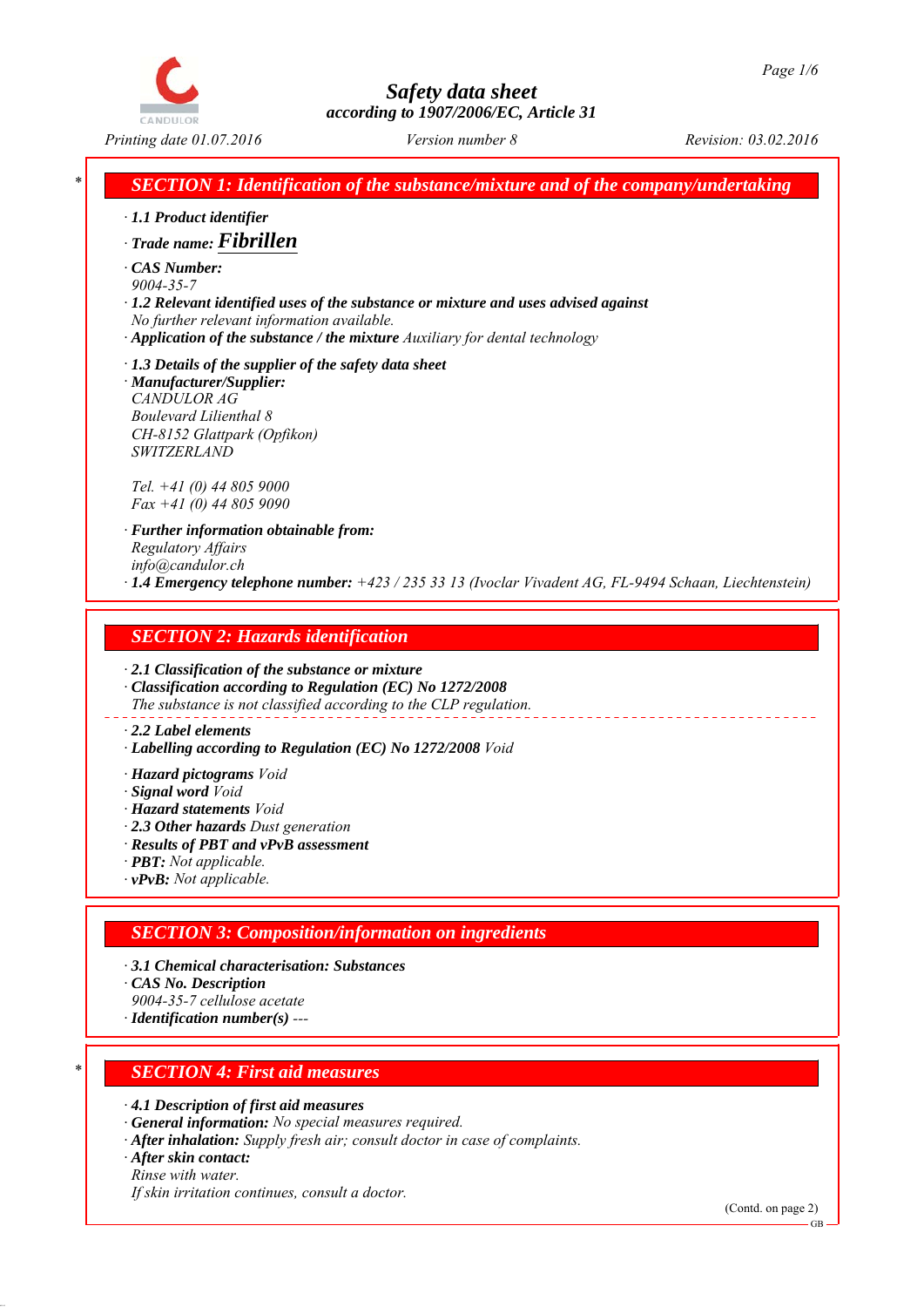*Printing date 01.07.2016 Revision: 03.02.2016 Version number 8*

#### *Trade name: Fibrillen*

(Contd. of page 1)

*∙ After eye contact:*

*Mechanical effects only.*

*Rinse opened eye for several minutes under running water. Then consult a doctor.*

*∙ After swallowing:*

*Rinse out mouth and then drink plenty of water.*

*If symptoms persist consult doctor.*

- *∙ 4.2 Most important symptoms and effects, both acute and delayed No further relevant information available.*
- *∙ 4.3 Indication of any immediate medical attention and special treatment needed*

*No further relevant information available.*

*SECTION 5: Firefighting measures*

*∙ 5.1 Extinguishing media*

- *∙ Suitable extinguishing agents:*
- *CO2, powder or water spray. Fight larger fires with water spray or alcohol resistant foam.*
- *∙ 5.2 Special hazards arising from the substance or mixture No further relevant information available.*
- *∙ 5.3 Advice for firefighters*
- *∙ Protective equipment: Wear self-contained respiratory protective device.*

#### *SECTION 6: Accidental release measures*

- *∙ 6.1 Personal precautions, protective equipment and emergency procedures Not required.*
- *∙ 6.2 Environmental precautions: No special measures required.*
- *∙ 6.3 Methods and material for containment and cleaning up: Pick up mechanically.*
- *∙ 6.4 Reference to other sections*

*See Section 7 for information on safe handling.*

*See Section 8 for information on personal protection equipment.*

*See Section 13 for disposal information.*

# *SECTION 7: Handling and storage*

*∙ 7.1 Precautions for safe handling Only adequately trained personnel should handle this product.*

*For use in dentistry only.*

*Prevent formation of dust.*

*Ensure good ventilation/exhaustion at the workplace.*

*∙ Information about fire - and explosion protection: No special measures required.*

*∙ 7.2 Conditions for safe storage, including any incompatibilities*

*∙ Storage:*

- *∙ Requirements to be met by storerooms and receptacles: No special requirements.*
- *∙ Information about storage in one common storage facility: Not required.*
- *∙ Further information about storage conditions:*
- *Keep container tightly sealed. Store in dry conditions.*
- *Store in a cool place.*

*∙ 7.3 Specific end use(s) No further relevant information available.*

## *SECTION 8: Exposure controls/personal protection*

*∙ Additional information about design of technical facilities: No further data; see item 7.*

(Contd. on page 3)

GB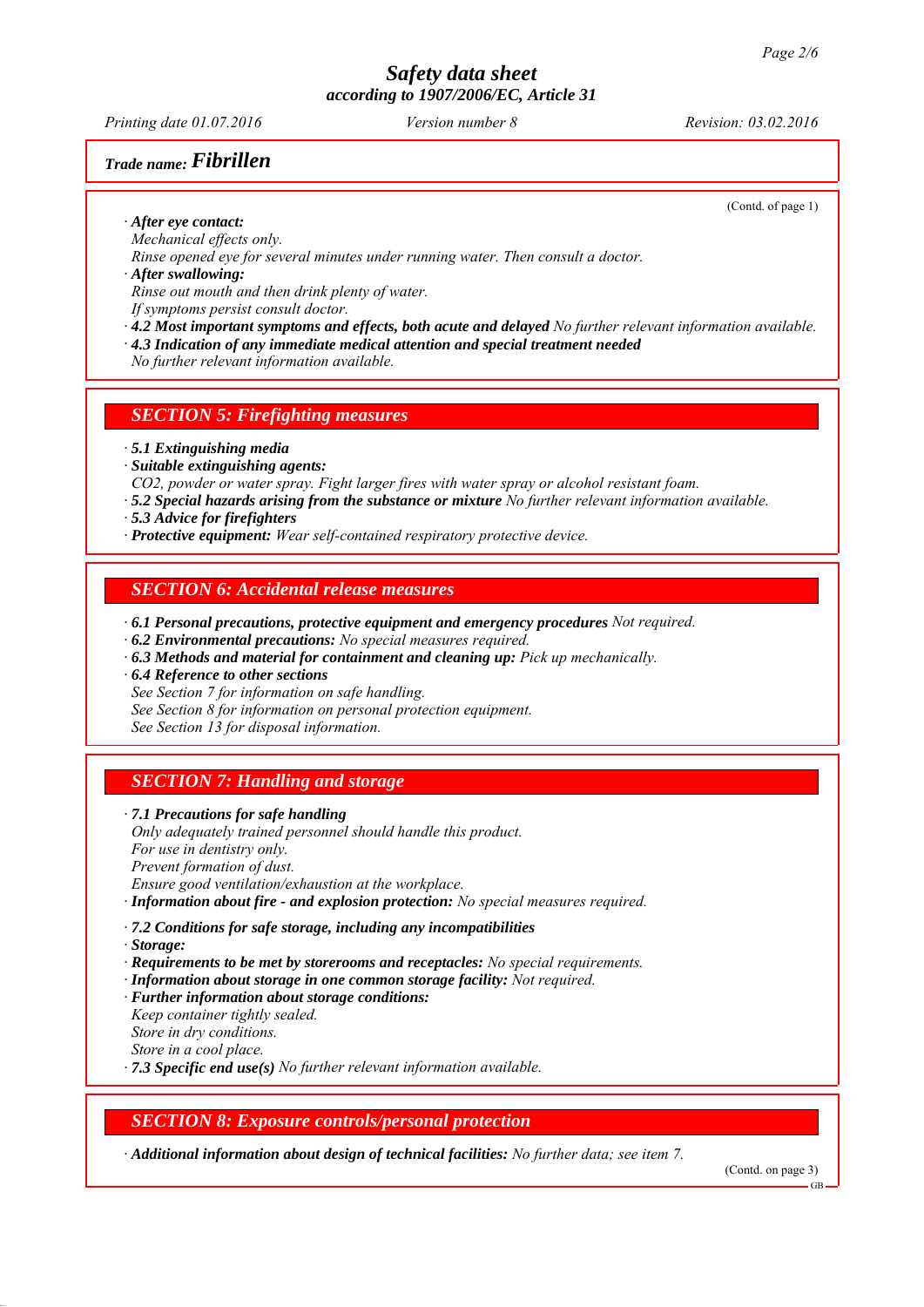*Printing date 01.07.2016 Revision: 03.02.2016 Version number 8*

*Trade name: Fibrillen*

(Contd. of page 2)

*∙ 8.1 Control parameters*

- *∙ Ingredients with limit values that require monitoring at the workplace: Not required.*
- *∙ Additional information: The lists valid during the making were used as basis.*
- *∙ 8.2 Exposure controls*
- *∙ Personal protective equipment:*
- *∙ General protective and hygienic measures:*
- *Usual hygienic measures for dental practice and dental laboratories. Keep away from foodstuffs, beverages and feed.*
- *Wash hands before breaks and at the end of work.*
- *∙ Respiratory protection: Use respiratory protective device against the effects of dust.*
- *∙ Protection of hands:*



*Protective gloves*

*The glove material has to be impermeable and resistant to the product/ the substance/ the preparation. Due to missing tests no recommendation to the glove material can be given for the product/ the preparation/ the chemical mixture.*

*Selection of the glove material on consideration of the penetration times, rates of diffusion and the degradation*

*∙ Material of gloves*

*The selection of the suitable gloves does not only depend on the material, but also on further marks of quality and varies from manufacturer to manufacturer.*

*∙ Penetration time of glove material*

*The exact break through time has to be found out by the manufacturer of the protective gloves and has to be observed.*

*∙ Eye protection: Safety glasses*

# *SECTION 9: Physical and chemical properties*

| · 9.1 Information on basic physical and chemical properties<br><b>General Information</b>                 |                                               |                    |
|-----------------------------------------------------------------------------------------------------------|-----------------------------------------------|--------------------|
| $\cdot$ Appearance:                                                                                       |                                               |                    |
| Form:                                                                                                     | Fibres                                        |                    |
| Colour:                                                                                                   | Red                                           |                    |
| $\cdot$ <i>Odour:</i>                                                                                     | <i><b>Odourless</b></i>                       |                    |
| • Odour threshold:                                                                                        | Not determined.                               |                    |
| $\cdot$ pH-value:                                                                                         | Not applicable.                               |                    |
| $\cdot$ Change in condition<br><b>Melting point/Melting range:</b><br><b>Boiling point/Boiling range:</b> | Undetermined.<br>Undetermined.                |                    |
| $\cdot$ Flash point:                                                                                      | Not applicable.                               |                    |
| · Flammability (solid, gaseous):                                                                          | Product is not flammable.                     |                    |
| $\cdot$ Self-igniting:                                                                                    | Not determined.                               |                    |
| · Danger of explosion:                                                                                    | Product does not present an explosion hazard. |                    |
| $\cdot$ Explosion limits:                                                                                 |                                               |                    |
| Lower:                                                                                                    | Not determined.                               |                    |
| <b>Upper:</b>                                                                                             | Not determined.                               |                    |
|                                                                                                           |                                               | (Contd. on page 4) |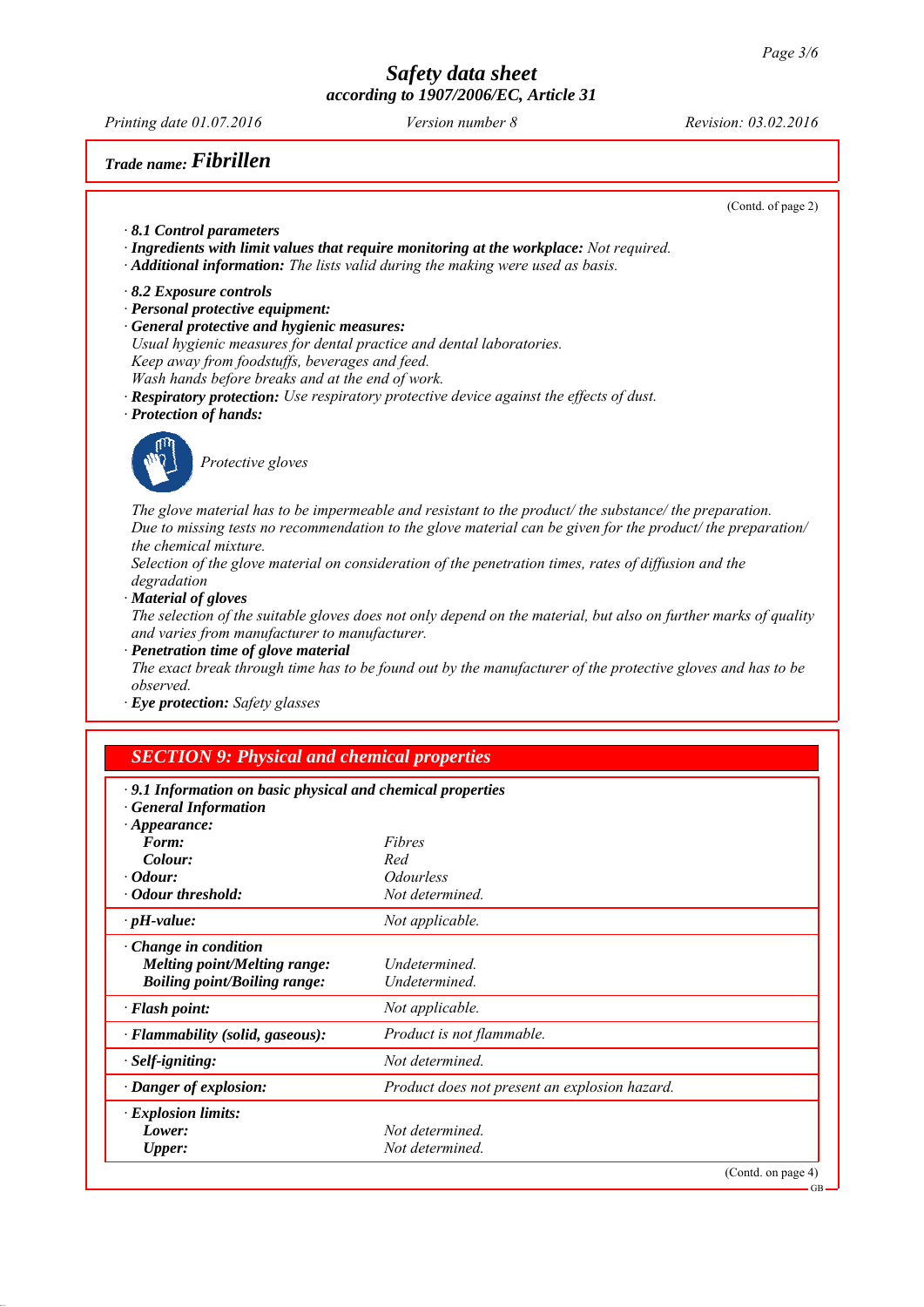*Printing date 01.07.2016 Revision: 03.02.2016 Version number 8*

*Trade name: Fibrillen*

|                                                            |                                            | (Contd. of page 3) |
|------------------------------------------------------------|--------------------------------------------|--------------------|
| · Vapour pressure:                                         | Not applicable.                            |                    |
| $\cdot$ Density at 20 $\cdot$ C:                           | $1.3$ g/cm <sup>3</sup>                    |                    |
| $\cdot$ Relative density                                   | Not determined.                            |                    |
| · Vapour density                                           | Not applicable.                            |                    |
| $\cdot$ Evaporation rate                                   | Not applicable.                            |                    |
| $\cdot$ Solubility in / Miscibility with                   |                                            |                    |
| water:                                                     | <i>Insoluble.</i>                          |                    |
| · Partition coefficient (n-octanol/water): Not determined. |                                            |                    |
| $\cdot$ Viscosity:                                         |                                            |                    |
| Dynamic:                                                   | Not applicable.                            |                    |
| Kinematic:                                                 | Not applicable.                            |                    |
| $\cdot$ 9.2 Other information                              | No further relevant information available. |                    |

#### *SECTION 10: Stability and reactivity*

*∙ 10.1 Reactivity No further relevant information available.*

- *∙ 10.2 Chemical stability Stable under normal handling and storage conditions.*
- *∙ Thermal decomposition / conditions to be avoided: No decomposition if used according to specifications.*
- *∙ 10.3 Possibility of hazardous reactions No dangerous reactions known.*
- *∙ 10.4 Conditions to avoid No further relevant information available.*
- *∙ 10.5 Incompatible materials: No further relevant information available.*
- *∙ 10.6 Hazardous decomposition products: None under normal conditions of storage and use.*

#### *\* SECTION 11: Toxicological information*

*∙ 11.1 Information on toxicological effects*

- *∙ Acute toxicity Based on available data, the classification criteria are not met.*
- *∙ Skin corrosion/irritation Based on available data, the classification criteria are not met.*
- *∙ Serious eye damage/irritation Based on available data, the classification criteria are not met.*
- *∙ Respiratory or skin sensitisation Based on available data, the classification criteria are not met.*
- *∙ Germ cell mutagenicity Based on available data, the classification criteria are not met.*
- *∙ Carcinogenicity Based on available data, the classification criteria are not met.*
- *∙ Reproductive toxicity Based on available data, the classification criteria are not met.*
- *∙ STOT-single exposure Based on available data, the classification criteria are not met.*
- *∙ STOT-repeated exposure Based on available data, the classification criteria are not met.*
- *∙ Aspiration hazard Based on available data, the classification criteria are not met.*

# *SECTION 12: Ecological information*

- *∙ 12.1 Toxicity*
- *∙ Aquatic toxicity: No further relevant information available.*
- *∙ 12.2 Persistence and degradability No further relevant information available.*
- *∙ 12.3 Bioaccumulative potential No further relevant information available.*
- *∙ 12.4 Mobility in soil No further relevant information available.*
- *∙ Additional ecological information:*
- *∙ General notes: Generally not hazardous for water*
- *∙ 12.5 Results of PBT and vPvB assessment*
- *∙ PBT: Not applicable.*
- *∙ vPvB: Not applicable.*

(Contd. on page 5)

GB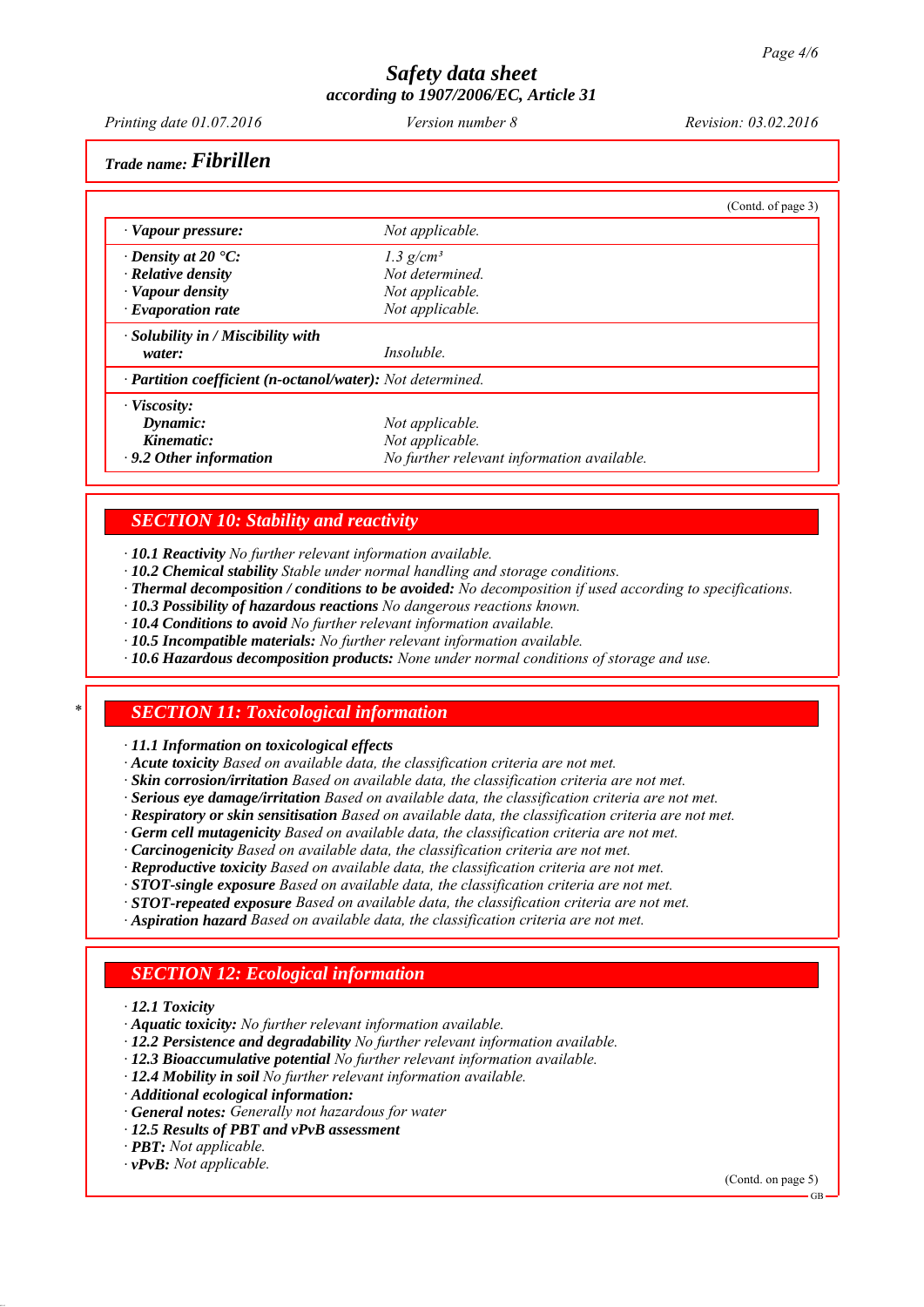*Printing date 01.07.2016 Revision: 03.02.2016 Version number 8*

(Contd. of page 4)

*Trade name: Fibrillen*

*∙ 12.6 Other adverse effects No further relevant information available.*

#### *SECTION 13: Disposal considerations*

*∙ 13.1 Waste treatment methods*

*∙ Recommendation*

*Take to an approved landfill or a waste incineration plant, under conditions approved by the local authority.*

*∙ European waste catalogue*

*20 01 39 plastics*

*∙ Uncleaned packaging:*

*∙ Recommendation: Disposal must be made according to official regulations.*

| <b>SECTION 14: Transport information</b>                                                  |                                                                                   |
|-------------------------------------------------------------------------------------------|-----------------------------------------------------------------------------------|
| $\cdot$ 14.1 UN-Number<br>ADR, RID, ADN, ADN, IMDG, IATA                                  | Void                                                                              |
| $\cdot$ 14.2 UN proper shipping name<br>ADR, RID, ADN, ADN, IMDG, IATA                    | Void                                                                              |
| $\cdot$ 14.3 Transport hazard class(es)                                                   |                                                                                   |
| · ADR, RID, ADN, ADN, IMDG, IATA<br>· Class                                               | Void                                                                              |
| $\cdot$ 14.4 Packing group<br>· ADR, RID, ADN, IMDG, IATA                                 | Void                                                                              |
| $\cdot$ 14.5 Environmental hazards:<br>$\cdot$ Marine pollutant:                          | No                                                                                |
| $\cdot$ 14.6 Special precautions for user                                                 | Not applicable.                                                                   |
| $\cdot$ 14.7 Transport in bulk according to Annex II of<br><b>Marpol and the IBC Code</b> | Not applicable.                                                                   |
| $\cdot$ Transport/Additional information:                                                 | Product is not classified as a dangerous good for transport<br>(ADR, IMDG, IATA). |
| · UN "Model Regulation":                                                                  | Void                                                                              |

## *SECTION 15: Regulatory information*

*∙ 15.1 Safety, health and environmental regulations/legislation specific for the substance or mixture*

*∙ National regulations:*

*∙ Other regulations, limitations and prohibitive regulations*

*The product is a medical device according to the Directive 93/42/EEC.*

*∙ 15.2 Chemical safety assessment: A Chemical Safety Assessment has not been carried out.*

#### *SECTION 16: Other information*

*This information is based on our present knowledge. However, this shall not constitute a guarantee for any specific product features and shall not establish a legally valid contractual relationship.*

(Contd. on page 6)

GB